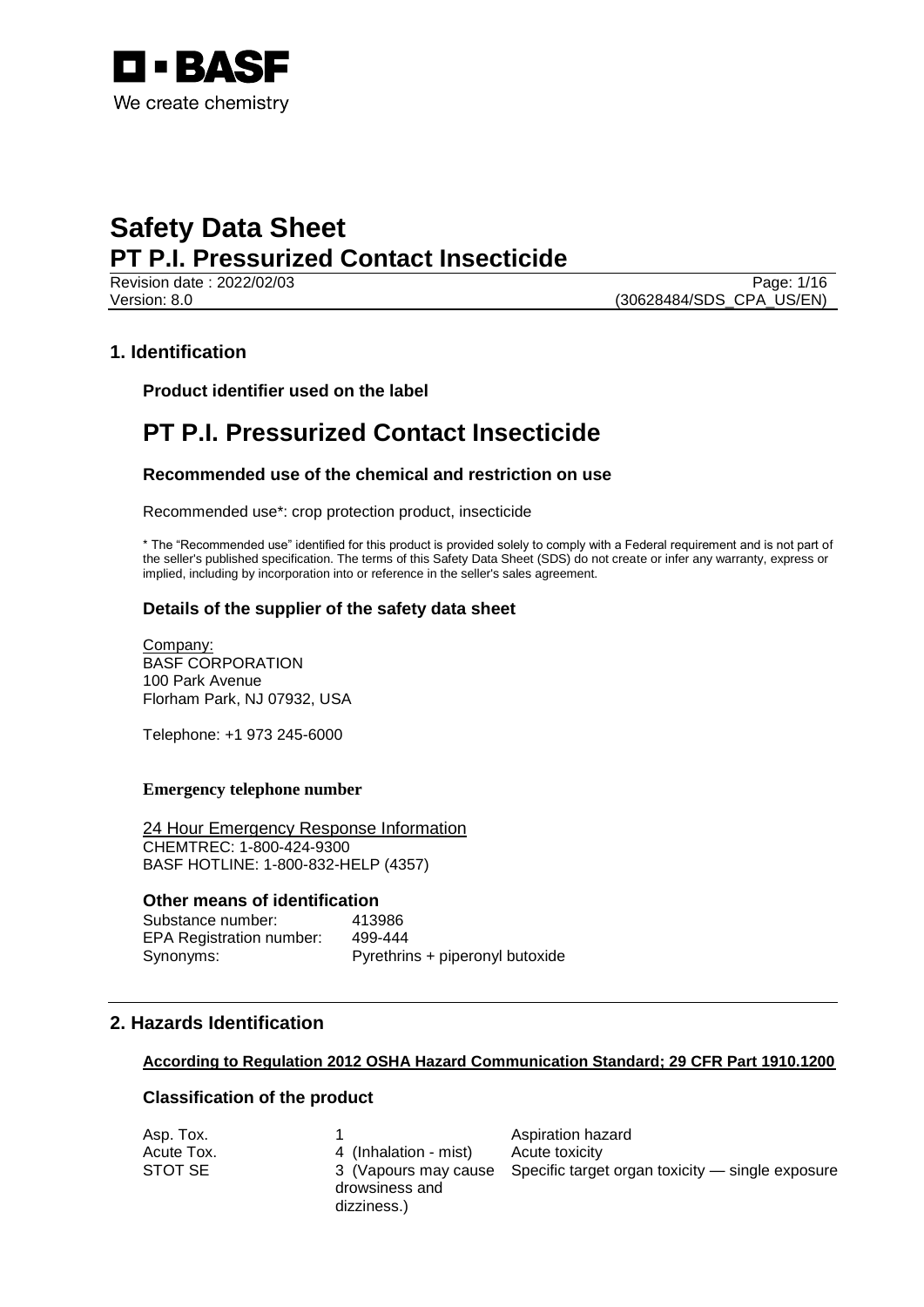Revision date : 2022/02/03 Page: 2/16<br>
Version: 8.0 (30628484/SDS\_CPA\_US/EN) (30628484/SDS\_CPA\_US/EN) Muta.<br>
1B Germ cell mutagenicity<br>
Eye Dam./Irrit.<br>
2A Gerious eye damage/ey Eye Dam./Irrit. 2A 2A Serious eye damage/eye irritation<br>Skin Corr./Irrit. 2 2 Skin corrosion/irritation Skin Corr./Irrit. 2 Skin corrosion/irritation Flam. Liq. 2 Flammable liquids Carc. 1A Carcinogenicity Aquatic Acute 2<br>Aquatic Chronic 2<br>Aquatic Chronic 2<br>Alexandous to the aquatic environment - chronic Aquatic Chronic 2<br>
Flame Aerosol 2<br>
Hazardous to the aquatic environment - chronic<br>
Flame Berosols Flammable aerosols

## **Label elements**

Pictogram:



Signal Word: Danger

| <b>Hazard Statement:</b>               |                                                                        |  |
|----------------------------------------|------------------------------------------------------------------------|--|
| H <sub>222</sub>                       | Extremely flammable aerosol.                                           |  |
| H <sub>225</sub>                       | Highly flammable liquid and vapour.                                    |  |
| H319                                   | Causes serious eye irritation.                                         |  |
| H315                                   | Causes skin irritation.                                                |  |
| H332                                   | Harmful if inhaled.                                                    |  |
| H304                                   | May be fatal if swallowed and enters airways.                          |  |
| H336                                   | May cause drowsiness or dizziness.                                     |  |
| H350                                   | May cause cancer.                                                      |  |
| H340                                   | May cause genetic defects.                                             |  |
| H401                                   | Toxic to aquatic life.                                                 |  |
| H411                                   | Toxic to aquatic life with long lasting effects.                       |  |
| Precautionary Statements (Prevention): |                                                                        |  |
| P <sub>280</sub>                       | Wear protective gloves, protective clothing and eye protection or face |  |
|                                        | protection.                                                            |  |
| P210                                   | Keep away from heat, hot surfaces, sparks, open flames and other       |  |
|                                        | ignition sources. No smoking.                                          |  |
| P <sub>271</sub>                       | Use only outdoors or in a well-ventilated area.                        |  |
| P <sub>201</sub>                       | Obtain special instructions before use.                                |  |
| P273                                   | Avoid release to the environment.                                      |  |
| P <sub>260</sub>                       | Do not breathe mist or vapour.                                         |  |
| P280                                   | Wear eye protection.                                                   |  |
| P <sub>243</sub>                       | Take action to prevent static discharges.                              |  |
| P <sub>202</sub>                       | Do not handle until all safety precautions have been read and          |  |
|                                        | understood.                                                            |  |
| P <sub>251</sub>                       | Do not pierce or burn, even after use.                                 |  |
| P211                                   | Do not spray on an open flame or other ignition source.                |  |
| P241                                   | Use explosion-proof electrical, ventilating and lighting equipment.    |  |
| P242                                   | Use only non-sparking tools.                                           |  |
| P240                                   | Ground and bond container and receiving equipment.                     |  |
| P <sub>264</sub>                       | Wash contaminated body parts thoroughly after handling.                |  |

Precautionary Statements (Response):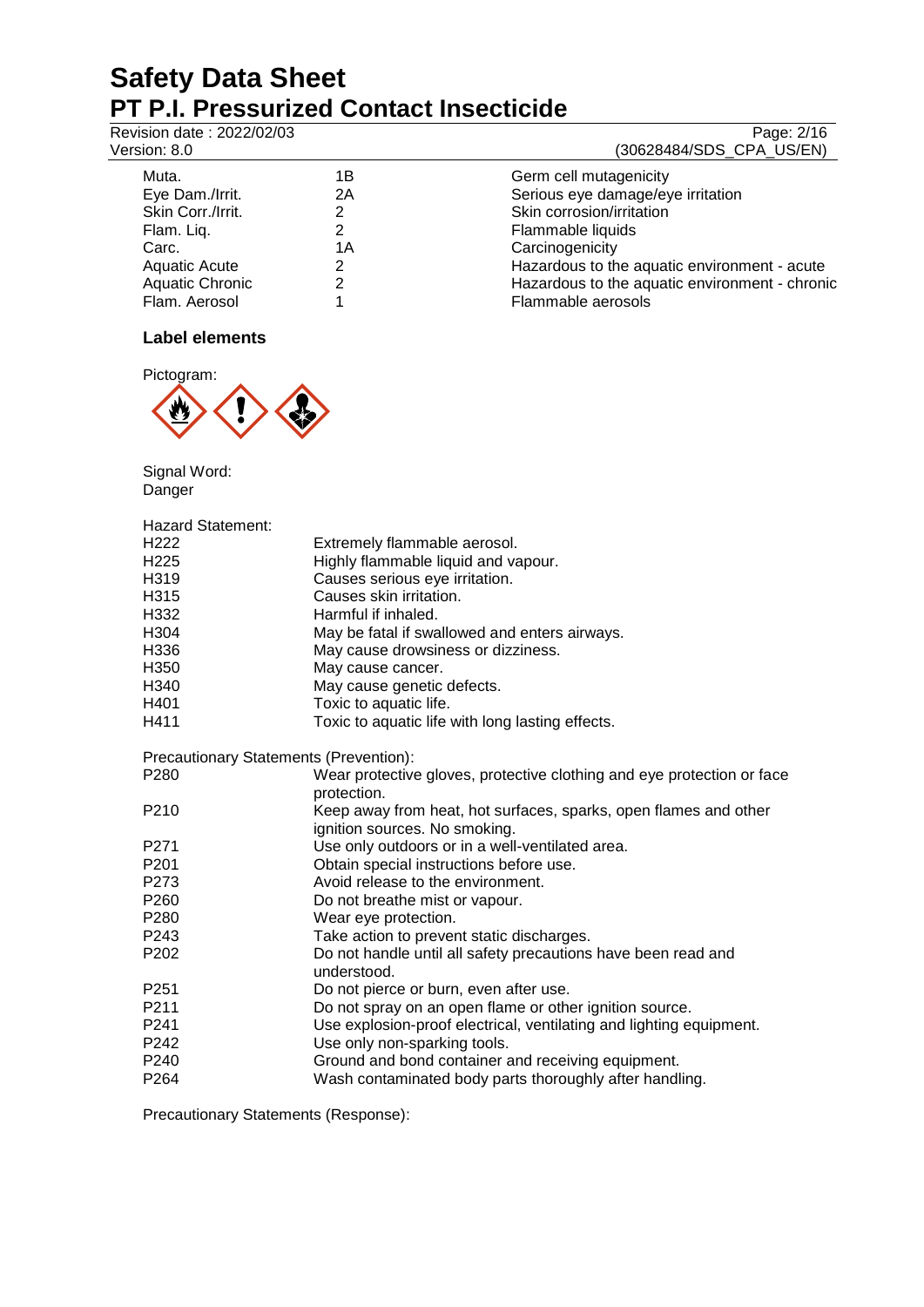# **Safety Data Sheet**

| Revision date: 2022/02/03<br>Version: 8.0 | Page: 3/16<br>(30628484/SDS_CPA_US/EN)                                                                                              |
|-------------------------------------------|-------------------------------------------------------------------------------------------------------------------------------------|
|                                           |                                                                                                                                     |
| P312                                      | Call a POISON CENTER or physician if you feel unwell.                                                                               |
| $P305 + P351 + P338$                      | IF IN EYES: Rinse cautiously with water for several minutes. Remove<br>contact lenses, if present and easy to do. Continue rinsing. |
| $P303 + P361 + P353$                      | IF ON SKIN (or hair): Remove or Take off immediately all contaminated<br>clothing. Rinse skin with water or shower.                 |
| $P304 + P340$                             | IF INHALED: Remove person to fresh air and keep comfortable for<br>breathing.                                                       |
| $P308 + P313$                             | IF exposed or concerned: Get medical attention.                                                                                     |
| $P301 + P310$                             | IF SWALLOWED: Immediately call a POISON CENTER or physician.                                                                        |
| $P332 + P313$                             | If skin irritation occurs: Get medical attention.                                                                                   |
| P391                                      | Collect spillage.                                                                                                                   |
| P370 + P378                               | In case of fire: Use water spray, dry powder, foam or carbon dioxide for<br>extinction.                                             |
| P331                                      | Do NOT induce vomiting.                                                                                                             |
| $P337 + P313$                             | If eye irritation persists: Get medical attention.                                                                                  |
| $P362 + P364$                             | Take off contaminated clothing and wash it before reuse.                                                                            |
| Precautionary Statements (Storage):       |                                                                                                                                     |
| $P403 + P235$                             | Store in a well-ventilated place. Keep cool.                                                                                        |
| P <sub>233</sub>                          | Keep container tightly closed.                                                                                                      |
| P405                                      | Store locked up.                                                                                                                    |
| $P410 + P412$                             | Protect from sunlight. Do no expose to temperatures exceeding 50°C/<br>122°F.                                                       |
| Precautionary Statements (Disposal):      |                                                                                                                                     |
| P <sub>501</sub>                          | Dispose of contents/container in accordance with local regulations.                                                                 |

## **Hazards not otherwise classified**

Labeling of special preparations (GHS): Repeated exposure may cause skin dryness or cracking. May produce an allergic reaction. Contains: Piperonylbutoxide May cause paraesthesia. Pyrethrins

## **3. Composition / Information on Ingredients**

### **According to Regulation 2012 OSHA Hazard Communication Standard; 29 CFR Part 1910.1200**

Acetone

CAS Number: 67-64-1 Content (W/W): 50.0 - 75.0% Synonym: Acetone

Distillates, petroleum CAS Number: 64742-47-8 Content (W/W): 15.0 - 20.0% Synonym: Distillates, petroleum, hydrotreated light

Petroleum gases, liquefied, sweetened CAS Number: 68476-86-8 Content (W/W): 10.0 - 15.0% Synonym: No data available.

**Pyrethrins** 

CAS Number: 8003-34-7 Content (W/W): 0.5 %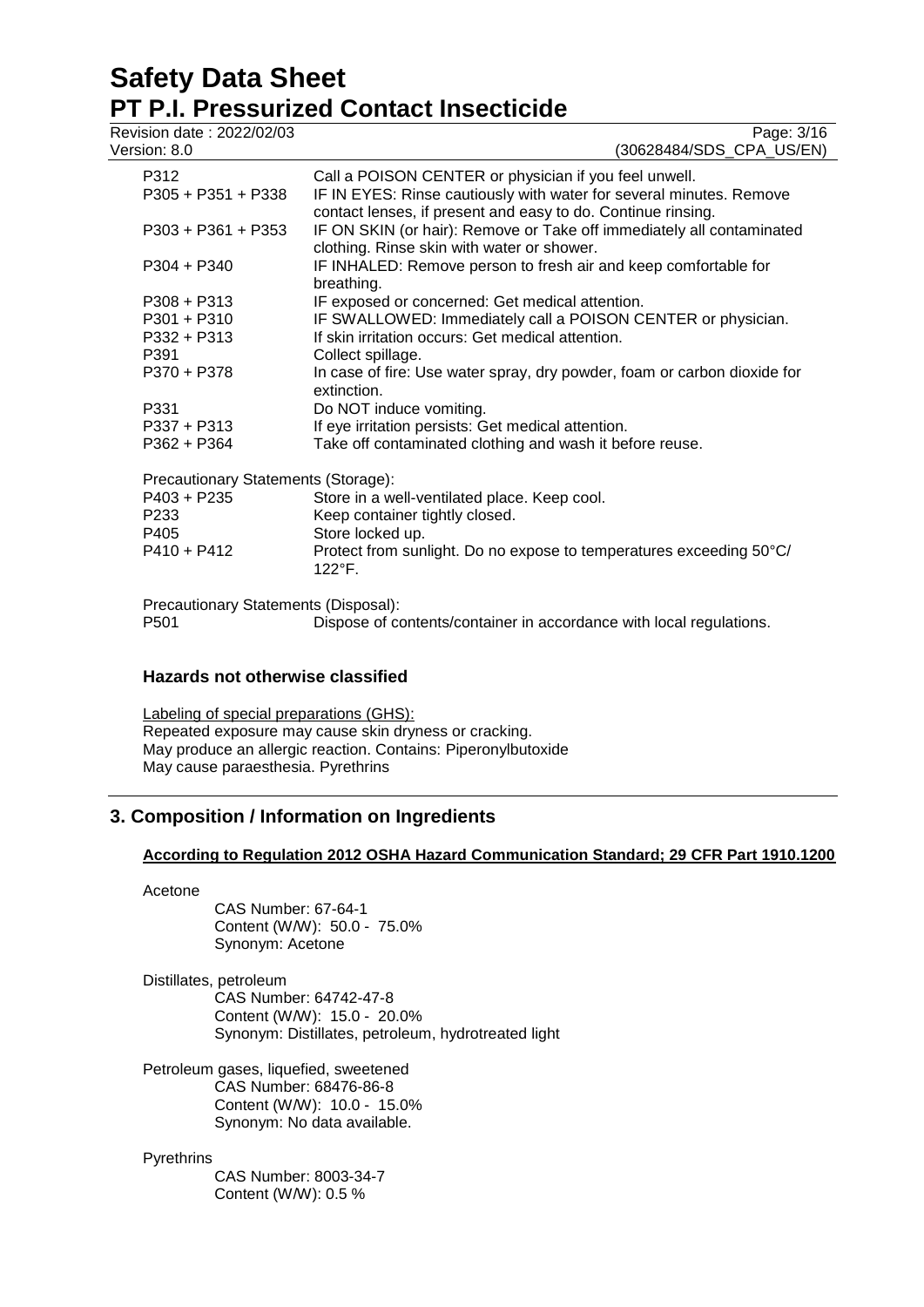Revision date : 2022/02/03 Page: 4/16<br>
Version: 8.0 (30628484/SDS CPA US/EN)

(30628484/SDS\_CPA\_US/EN)

Synonym: Pyrethrins and Pyrethroids A complex substance which may be obtained

by extraction of chrysanthemum flowers or may be made synthetically. Composed primarily of four esters of chrysanthemumcarboxylic acid (mon o and di). They are pyrethrin I and II and ci

#### Piperonylbutoxide

CAS Number: 51-03-6 Content (W/W): 4.0 % Synonym: Piperonylbutoxide

## **4. First-Aid Measures**

## **Description of first aid measures**

#### **General advice:**

First aid providers should wear personal protective equipment to prevent exposure. Remove contaminated clothing. Move person to fresh air. If person is not breathing, call 911 or ambulance, then give artificial respiration, preferably mouth-to-mouth if possible. In case of intoxication, call a poison control center or physician for treatment advice, taking the packaging or the label of the product.

#### **If inhaled:**

Remove the affected individual into fresh air and keep the person calm.

#### **If on skin:**

Rinse skin immediately with plenty of water for 15 - 20 minutes.

#### **If in eyes:**

Hold eyes open and rinse slowly and gently with water for 15 to 20 minutes. Remove contact lenses, if present, after first 5 minutes, then continue rinsing.

### **If swallowed:**

Never induce vomiting or give anything by mouth if the victim is unconscious or having convulsions. Do not induce vomiting. Do not give solids or liquids.

### **Most important symptoms and effects, both acute and delayed**

Symptoms: Information, i.e. additional information on symptoms and effects may be included in the GHS labeling phrases available in Section 2 and in the Toxicological assessments available in Section 11., (Further) symptoms and / or effects are not known so far Hazards: Vomiting may cause aspiration pneumonia due to the ingredients.

## **Indication of any immediate medical attention and special treatment needed**

Note to physician Treatment: Vomiting may cause aspiration pneumonia due to the ingredients.

## **5. Fire-Fighting Measures**

## **Extinguishing media**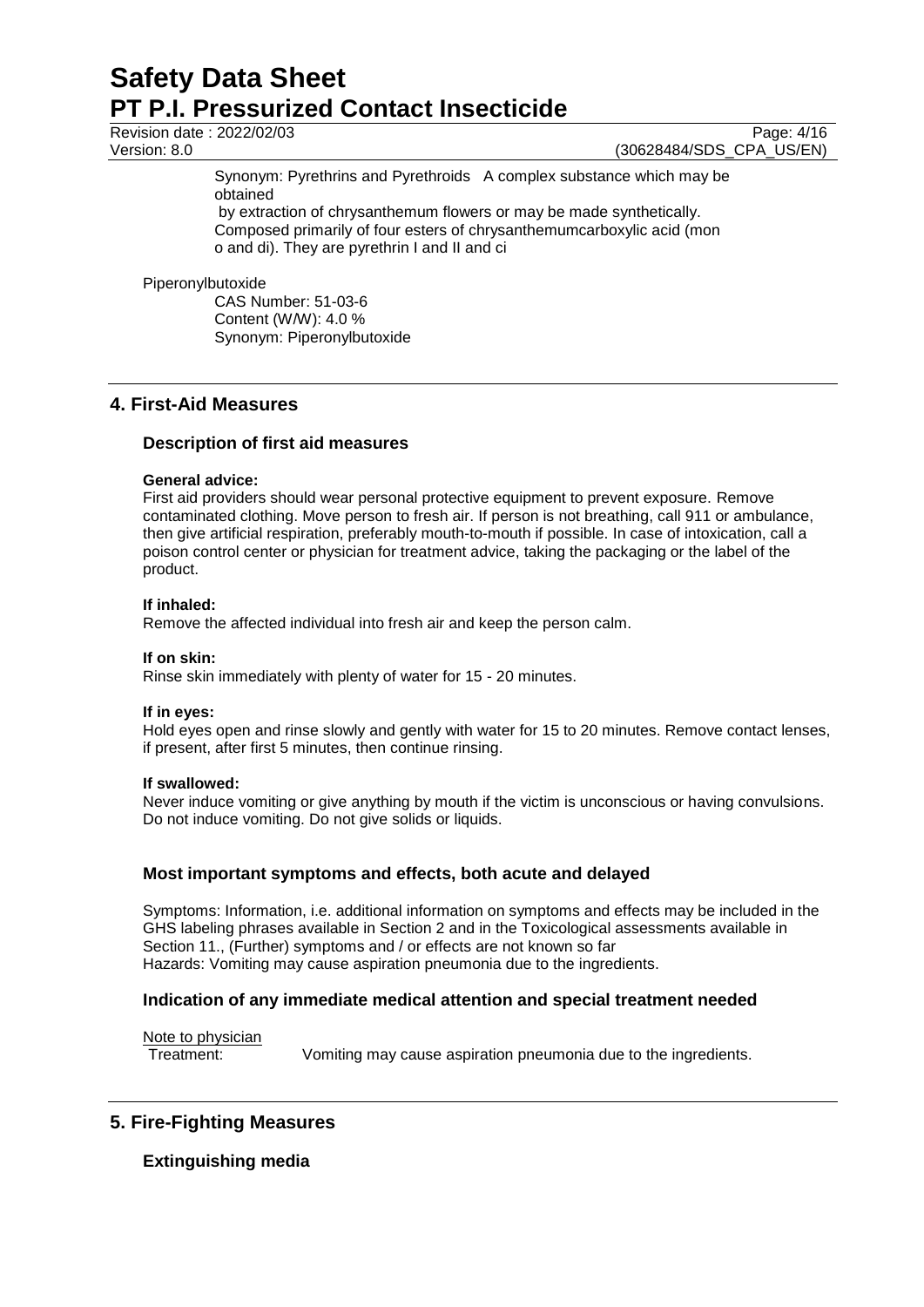Suitable extinguishing media: foam, dry powder, carbon dioxide, water spray

## **Special hazards arising from the substance or mixture**

Hazards during fire-fighting:

carbon monoxide, carbon dioxide,

Aerosol container contains flammable gas under pressure. Pressure inside container is increased when heated, and may cause explosion. If product is heated above decomposition temperature, toxic vapours will be released. The substances/groups of substances mentioned can be released in case of fire.

## **Advice for fire-fighters**

Protective equipment for fire-fighting: Firefighters should be equipped with self-contained breathing apparatus and turn-out gear.

#### **Further information:**

Evacuate area of all unnecessary personnel. Contain contaminated water/firefighting water. Do not allow to enter drains or waterways.

## **6. Accidental release measures**

### **Personal precautions, protective equipment and emergency procedures**

Take appropriate protective measures. Clear area. Shut off source of leak only under safe conditions. Extinguish sources of ignition nearby and downwind. Ensure adequate ventilation. Wear suitable personal protective clothing and equipment.

### **Environmental precautions**

Do not discharge into the subsoil/soil. Do not discharge into drains/surface waters/groundwater. Contain contaminated water/firefighting water. A spill of or in excess of the reportable quantity requires notification to state, local and national emergency authorities. This product is regulated by CERCLA ('Superfund').

### **Methods and material for containment and cleaning up**

Dike spillage. Pick up with suitable absorbent material. Spilled substance/product should be recovered and applied according to label rates whenever possible. If application of spilled substance/product is not possible, then spills should be contained, solidified, and placed in suitable containers for disposal. After decontamination, spill area can be washed with water. Collect wash water for approved disposal.

## **7. Handling and Storage**

### **Precautions for safe handling**

RECOMMENDATIONS ARE FOR MANUFACTURING, COMMERCIAL BLENDING, AND PACKAGING WORKERS. PESTICIDE APPLICATORS & WORKERS must refer to the Product Label and Directions for Use attached to the product. Provide good ventilation of working area (local exhaust ventilation if necessary). Keep away from sources of ignition - No smoking. Keep container tightly sealed. Protect against heat. Handle and open container with care. Do not open until ready to use. Once container is opened, content should be used as soon as possible. Provide means for controlling leaks and spills. Follow label warnings even after container is emptied. The substance/ product may be handled only by appropriately trained personnel. Avoid all direct contact with the substance/product. Avoid contact with the skin, eyes and clothing. Avoid inhalation of dusts/mists/vapours. Wear suitable personal protective clothing and equipment.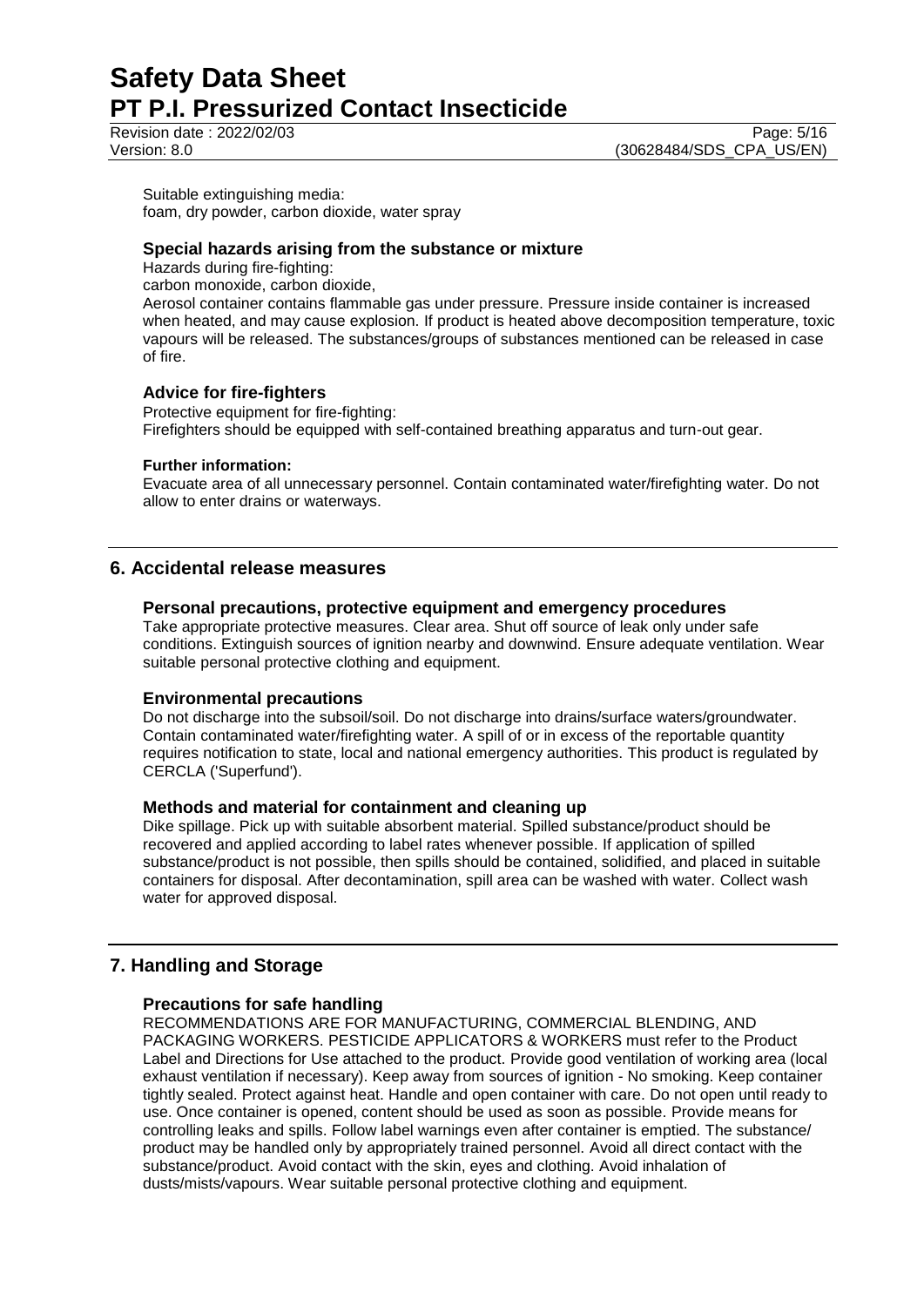Revision date : 2022/02/03 Page: 6/16<br>
Version: 8.0 (30628484/SDS CPA US/EN) (30628484/SDS\_CPA\_US/EN)

Protection against fire and explosion:

Aerosol container contains flammable gas under pressure. The relevant fire protection measures should be noted. Fire extinguishers should be kept handy. Avoid all sources of ignition: heat, sparks, open flame. Avoid extreme heat. Ground all transfer equipment properly to prevent electrostatic discharge. Electrostatic discharge may cause ignition.

## **Conditions for safe storage, including any incompatibilities**

Segregate from incompatible substances. Segregate from foods and animal feeds. Segregate from textiles and similar materials.

Further information on storage conditions: Protect containers from physical damage. Store in a cool, dry, well-ventilated area. Avoid all sources of ignition: heat, sparks, open flame.

Storage stability: May be kept indefinitely if stored properly. If an expiry date is mentioned on the packaging/label this takes priority over the statements on storage duration in this safety data sheet. Protect from temperatures above: 130 °F Explosive at or above indicated temperature.

## **8. Exposure Controls/Personal Protection**

**Users of a pesticidal product should refer to the product label for personal protective equipment requirements.**

**Components with occupational exposure limits**

| Acetone                | ACGIH, US:<br>ACGIH, US:<br>OSHA Z1: | TWA value 250 ppm;<br>STEL value 500 ppm ;<br>PEL 1,000 ppm 2,400 mg/m3;                                                                                  |
|------------------------|--------------------------------------|-----------------------------------------------------------------------------------------------------------------------------------------------------------|
| carbon dioxide         | ACGIH, US:<br>ACGIH, US:<br>OSHA Z1: | TWA value $5,000$ ppm :<br>STEL value 30,000 ppm ;<br>PEL 5,000 ppm 9,000 mg/m3 ;                                                                         |
| Distillates, petroleum | ACGIH, US:                           | TWA value 200 mg/m3 Non-aerosol (total<br>hydrocarbon vapor); Application restricted to<br>conditions in which there are negligible aerosol<br>exposures. |
|                        | ACGIH, US:                           | Skin Designation Non-aerosol (total<br>hydrocarbon vapor); Danger of cutaneous<br>absorption                                                              |

### **Advice on system design:**

Whenever possible, engineering controls should be used to minimize the need for personal protective equipment.

### **Personal protective equipment**

### **RECOMMENDATIONS FOR MANUFACTURING, COMMERCIAL BLENDING, AND PACKAGING WORKERS:**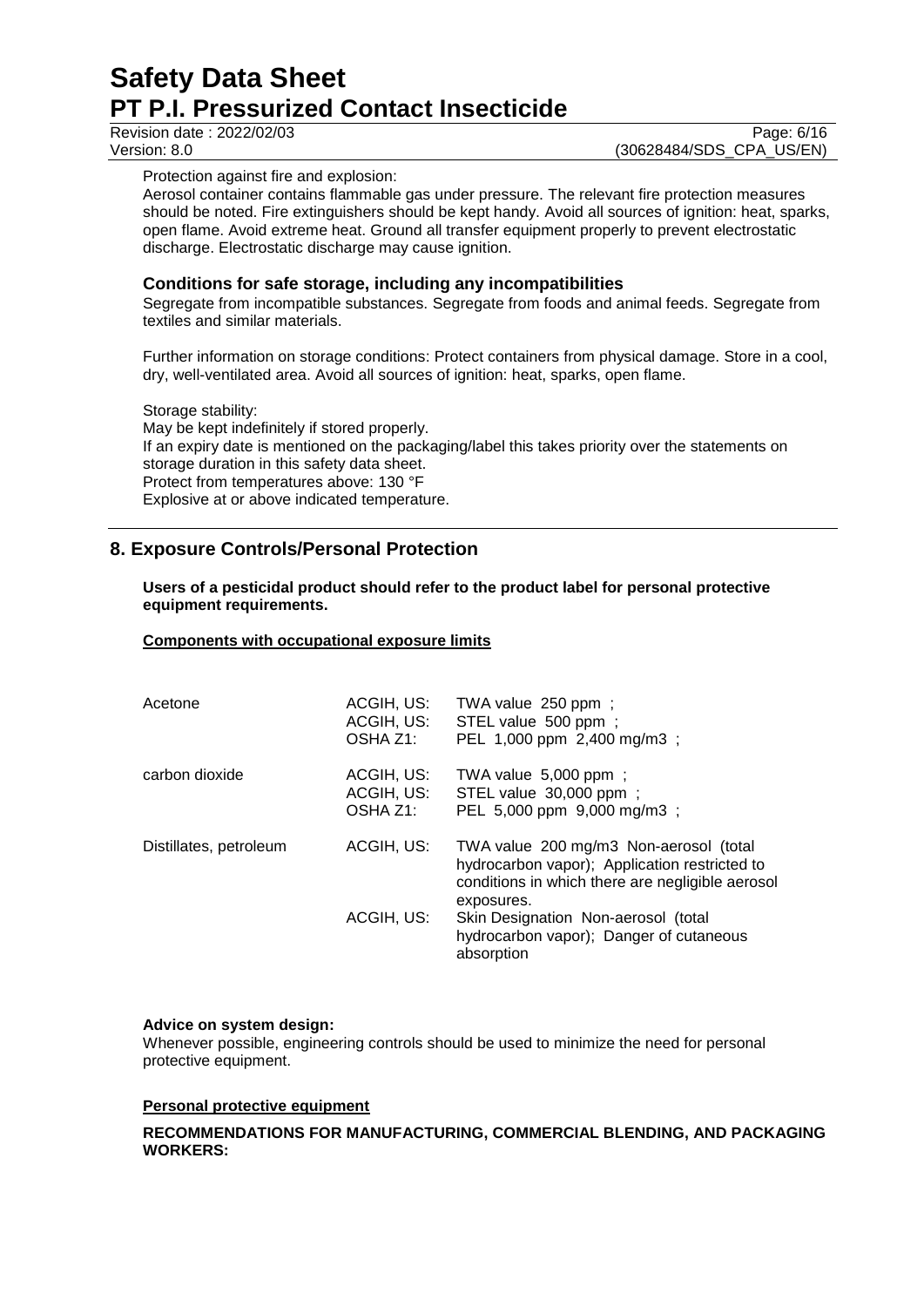#### **Respiratory protection:**

Wear respiratory protection if ventilation is inadequate. Wear a NIOSH-certified (or equivalent) organic vapour/particulate respirator. For situations where the airborne concentrations may exceed the level for which an air purifying respirator is effective, or where the levels are unknown or Immediately Dangerous to Life or Health (IDLH), use NIOSH-certified full facepiece pressure demand self-contained breathing apparatus (SCBA) or a full facepiece pressure demand supplied-air respirator (SAR) with escape provisions.

#### **Hand protection:**

Chemical resistant protective gloves, Protective glove selection must be based on the user's assessment of the workplace hazards.

#### **Eye protection:**

Safety glasses with side-shields. Tightly fitting safety goggles (chemical goggles). Wear face shield if splashing hazard exists.

#### **Body protection:**

Body protection must be chosen depending on activity and possible exposure, e.g. head protection, apron, protective boots, chemical-protection suit.

#### **General safety and hygiene measures:**

RECOMMENDATIONS FOR MANUFACTURING, COMMERCIAL BLENDING, AND PACKAGING WORKERS Wear long sleeved work shirt and long work pants in addition to other stated personal protective equipment. Work place should be equipped with a shower and an eye wash. Handle in accordance with good industrial hygiene and safety practice. Personal protective equipment should be decontaminated prior to reuse. Gloves must be inspected regularly and prior to each use. Replace if necessary (e.g. pinhole leaks). Take off immediately all contaminated clothing. Store work clothing separately. Hands and/or face should be washed before breaks and at the end of the shift. No eating, drinking, smoking or tobacco use at the place of work. Keep away from food, drink and animal feeding stuffs.

## **9. Physical and Chemical Properties**

| Form:<br>Odour:                | liquid<br>characteristic, of acetone        |                  |
|--------------------------------|---------------------------------------------|------------------|
| Odour threshold:               | Not determined since harmful by inhalation. |                  |
| Colour:                        | pale straw yellow                           |                  |
|                                | approx. $6 - 8$                             |                  |
| pH value:                      |                                             |                  |
|                                | (23 °C)                                     |                  |
| Melting point:                 | approx. -95 °C                              |                  |
|                                | Information applies to the solvent.         |                  |
| Boiling point:                 | approx. 56 °C                               |                  |
|                                | (1,013 hPa)                                 |                  |
|                                | Information applies to the solvent.         |                  |
| Flash point:                   | $-20 °C$                                    | (Tag closed cup) |
| Flammability:                  | not applicable                              |                  |
| <b>Flammability of Aerosol</b> | $>18$ in                                    | (ASTM D 3065)    |
| Products:                      |                                             |                  |
| NFPA 30B flammability:         | Level 3 Aerosol                             |                  |
| Lower explosion limit:         | 2.2 %(V)                                    | (air)            |
| Upper explosion limit:         | $9.5 \%$ (V)                                | (air)            |
| Autoignition:                  | approx. 465 °C                              |                  |
|                                | Information applies to the solvent.         |                  |
|                                |                                             |                  |
| Vapour pressure:               | approx. 6,550 hPa                           |                  |
|                                | (approx. 20 $°C$ )                          |                  |
|                                | approx. 246 hPa                             |                  |
|                                | (20 °C)                                     |                  |
|                                | Information applies to the solvent.         |                  |

Revision date : 2022/02/03 Page: 7/16<br>Version: 8.0 (30628484/SDS CPA US/EN) (30628484/SDS\_CPA\_US/EN)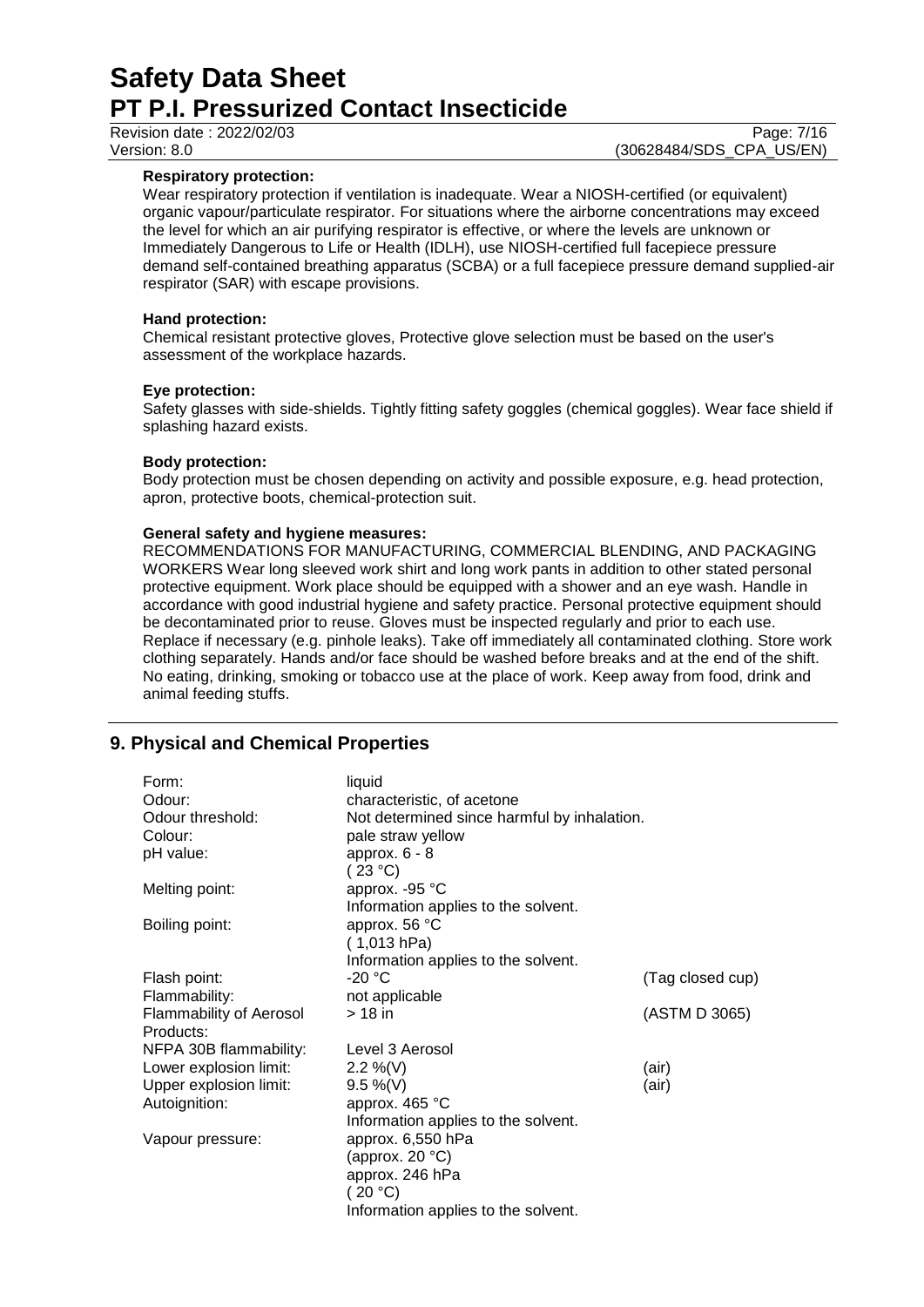Page: 8/16

| Version: 8.0                                                                                      |                                                                                                                                                                                                                                                                                    | 30628484/SDS_CPA_US/EN)     |
|---------------------------------------------------------------------------------------------------|------------------------------------------------------------------------------------------------------------------------------------------------------------------------------------------------------------------------------------------------------------------------------------|-----------------------------|
| Density:                                                                                          | approx. 0.80 g/cm3<br>(20 °C)                                                                                                                                                                                                                                                      |                             |
| Vapour density:<br>Information on: propane                                                        | not applicable                                                                                                                                                                                                                                                                     |                             |
| Partitioning coefficient n-<br>octanol/water (log Pow):<br>Information on: Distillates, petroleum | 1.81<br>Study scientifically not justified.                                                                                                                                                                                                                                        | (calculated)                |
| Partitioning coefficient n-<br>octanol/water (log Pow):<br>Information on: Acetone                | > 3.0                                                                                                                                                                                                                                                                              | (calculated)                |
| Partitioning coefficient n-<br>octanol/water (log Pow):                                           | -0.24<br>(25 °C)                                                                                                                                                                                                                                                                   | (Calculation<br>Hansch/Leo) |
| Thermal decomposition:                                                                            | carbon monoxide, carbon dioxide<br>Stable at ambient temperature. If product is heated above<br>decomposition temperature toxic vapours may be released. To<br>avoid thermal decomposition, do not overheat.<br>No decomposition if stored and handled as<br>prescribed/indicated. |                             |
| Viscosity, dynamic:                                                                               | approx. 0.83 mPa.s<br>22 °C                                                                                                                                                                                                                                                        |                             |
| Solubility in water:<br>Evaporation rate:<br>Other Information:                                   | dispersible<br>not applicable<br>If necessary, information on other physical and chemical                                                                                                                                                                                          |                             |
|                                                                                                   | parameters is indicated in this section.                                                                                                                                                                                                                                           |                             |

## **10. Stability and Reactivity**

#### **Reactivity**

No hazardous reactions if stored and handled as prescribed/indicated.

#### Corrosion to metals:

Corrosive effects to metal are not anticipated.

#### Oxidizing properties:

Based on its structural properties the product is not classified as oxidizing.

#### **Chemical stability**

The product is stable if stored and handled as prescribed/indicated.

#### **Possibility of hazardous reactions**

The product is chemically stable.

#### **Conditions to avoid**

Avoid all sources of ignition: heat, sparks, open flame. Avoid prolonged storage. Avoid electro-static discharge. Avoid contamination. Avoid prolonged exposure to extreme heat. Avoid extreme temperatures.

#### **Incompatible materials**

No substances known that should be avoided. strong bases, strong acids, strong oxidizing agents

#### **Hazardous decomposition products**

Decomposition products:

No hazardous decomposition products if stored and handled as prescribed/indicated., Prolonged thermal loading can result in products of degradation being given off.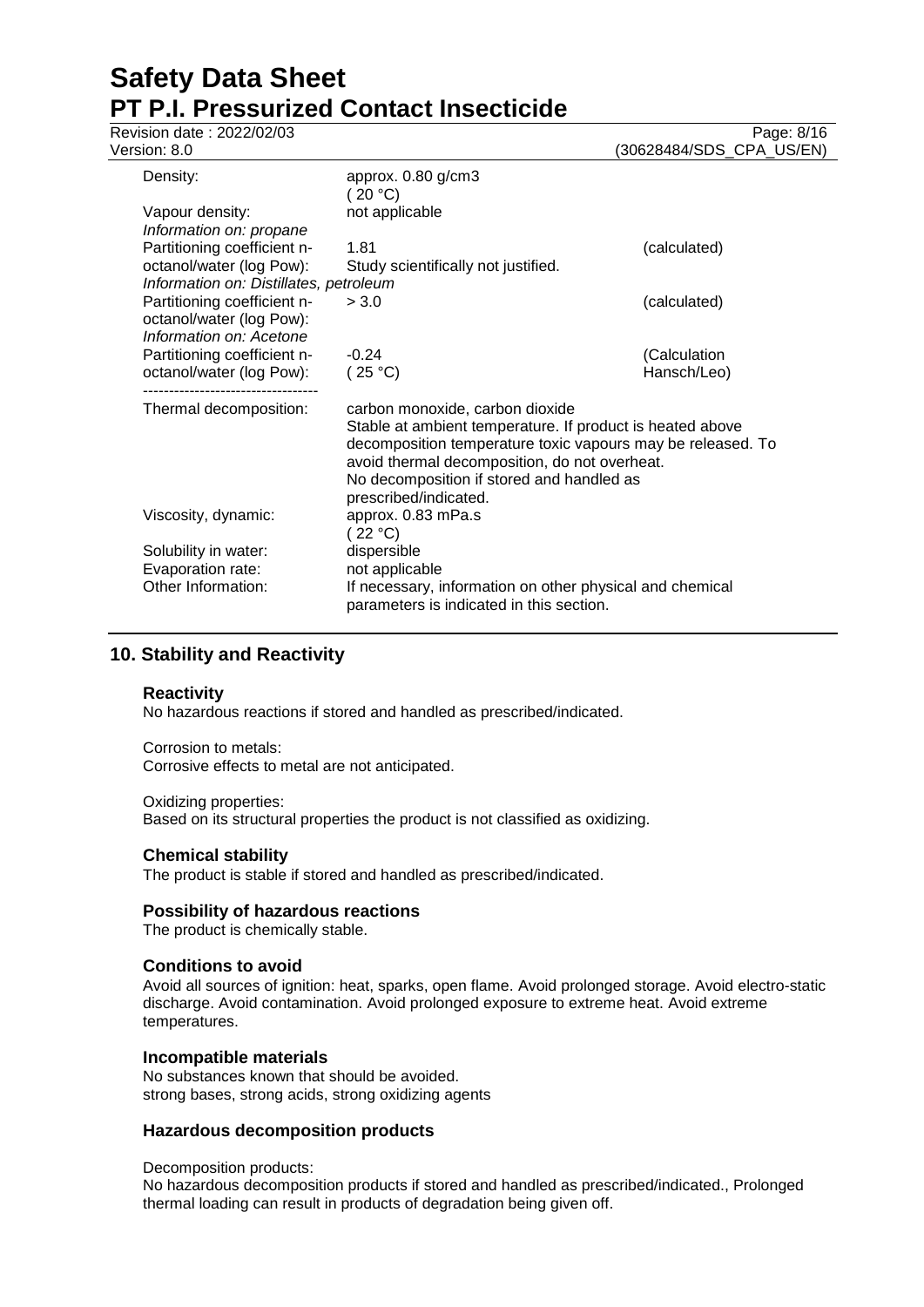Revision date : 2022/02/03 Page: 9/16<br>
Version: 8.0 (30628484/SDS CPA US/EN)

(30628484/SDS CPA US/EN)

Hazardous decomposition products: No hazardous decomposition products if stored and handled as prescribed/indicated.

Thermal decomposition: Possible thermal decomposition products: carbon monoxide, carbon dioxide Stable at ambient temperature. If product is heated above decomposition temperature toxic vapours may be released. To avoid thermal decomposition, do not overheat. No decomposition if stored and handled as prescribed/indicated.

## **11. Toxicological information**

### **Primary routes of exposure**

Routes of entry for solids and liquids are ingestion and inhalation, but may include eye or skin contact. Routes of entry for gases include inhalation and eye contact. Skin contact may be a route of entry for liquefied gases.

## **Acute Toxicity/Effects**

#### Acute toxicity

Assessment of acute toxicity: Relatively nontoxic after single ingestion. Slightly toxic after short-term skin contact. Relatively nontoxic after short-term inhalation.

Oral Type of value: LD50 Species: rat Value: > 5,000 mg/kg

Inhalation Type of value: LC50 Species: rat Value: > 2.04 mg/l

**Dermal** Type of value: LD50 Species: rat Value: > 2,000 mg/kg No mortality was observed.

Assessment other acute effects Assessment of STOT single: Possible narcotic effects (drowsiness or dizziness).

The product has not been tested. The statement has been derived from the properties of the individual components.

Irritation / corrosion Assessment of irritating effects: May cause slight irritation to the eyes. May cause slight irritation to

Skin Species: rabbit Result: non-irritant

the skin.

Eye Species: rabbit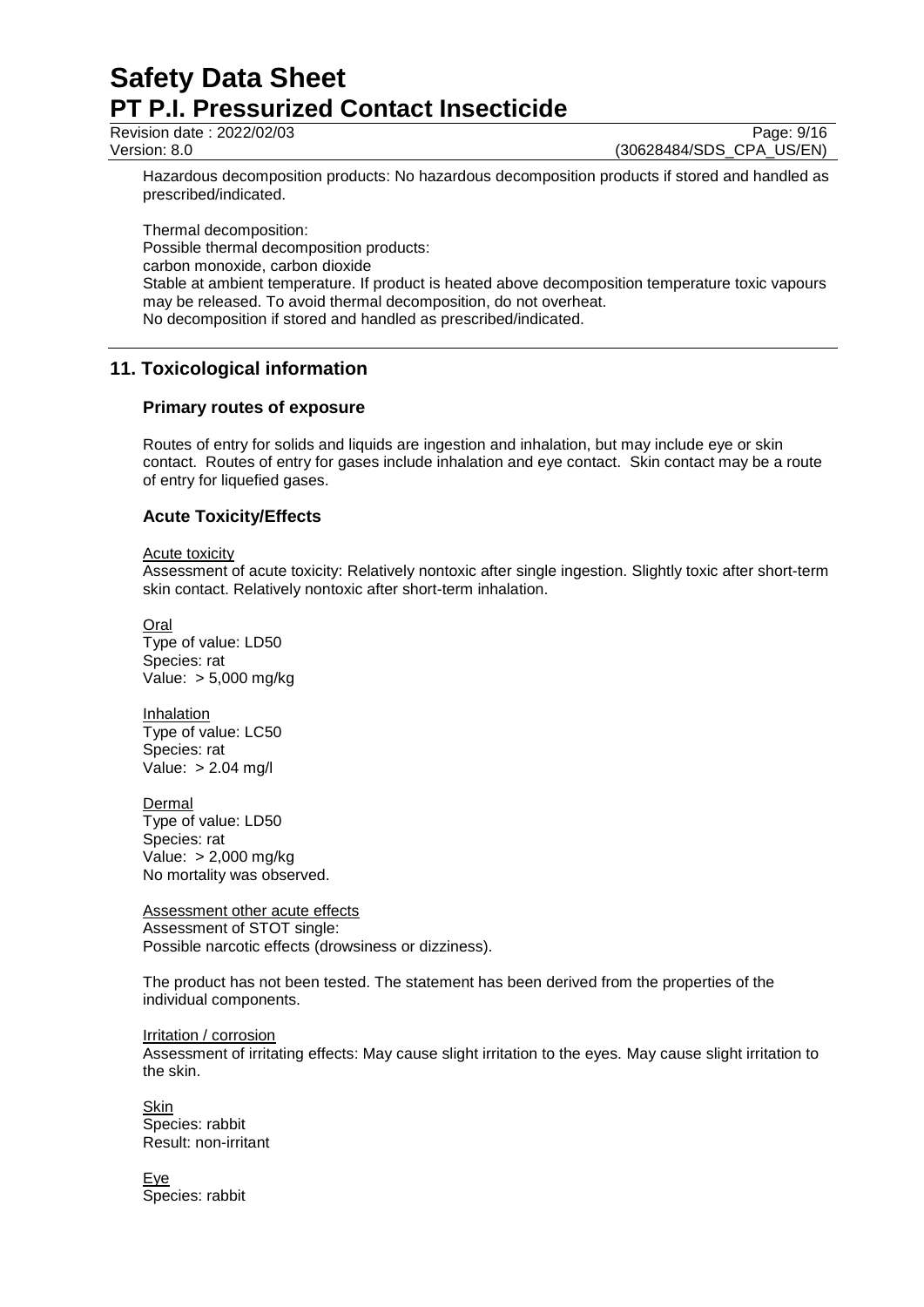Revision date : 2022/02/03 Page: 10/16<br>Version: 8.0 (30628484/SDS CPA US/EN) (30628484/SDS\_CPA\_US/EN)

Result: non-irritant

#### **Sensitization**

Assessment of sensitization: Skin sensitizing effects were not observed in animal studies.

Buehler test Species: guinea pig Result: Non-sensitizing.

## **Chronic Toxicity/Effects**

#### Repeated dose toxicity

Assessment of repeated dose toxicity: The product has not been tested. The statement has been derived from the properties of the individual components.

#### *Information on: Piperonylbutoxide*

*Assessment of repeated dose toxicity: The substance may cause damage to the liver after repeated ingestion of high doses, as shown in animal studies. The substance may cause damage to the liver after repeated inhalation of high doses. Repeated dermal uptake of the substance did not cause substance-related effects.*

#### *Information on: Acetone*

*Assessment of repeated dose toxicity: The substance may cause damage to the testes after repeated ingestion of high doses, as shown in animal studies. The substance may cause damage to the hematological system after repeated ingestion of high doses. The substance may cause damage to the kidney after repeated ingestion of high doses, as shown in animal studies.*

#### *Information on: carbon dioxide*

*Assessment of repeated dose toxicity: Prolonged or repeated exposure by inhalation to high concentrations may cause circulatory insufficiency leading to headache, nausea, vomiting and potentially death.*

----------------------------------

#### Genetic toxicity

Assessment of mutagenicity: The product has not been tested. The statement has been derived from the properties of the individual components. Mutagenicity tests revealed no genotoxic potential.

#### **Carcinogenicity**

Assessment of carcinogenicity: The product has not been tested. The statement has been derived from the properties of the individual components.

#### *Information on: Distillates, petroleum*

*Assessment of carcinogenicity: Long-term exposure to highly irritating concentrations resulted in skin tumors in animals. A carcinogenic effect in humans can be excluded after brief skin contact. The product has not been tested. The statement has been derived from substances/products of a similar structure or composition.*

----------------------------------

#### Reproductive toxicity

Assessment of reproduction toxicity: The product has not been tested. The statement has been derived from the properties of the individual components.

#### *Information on: pyrethrum*

*Assessment of reproduction toxicity: No reproductive toxic effects reported.*

*Information on: 1,3-Benzodioxole, 5-[[2-(2-butoxyethoxy)ethoxy]methyl]-6-propyl-*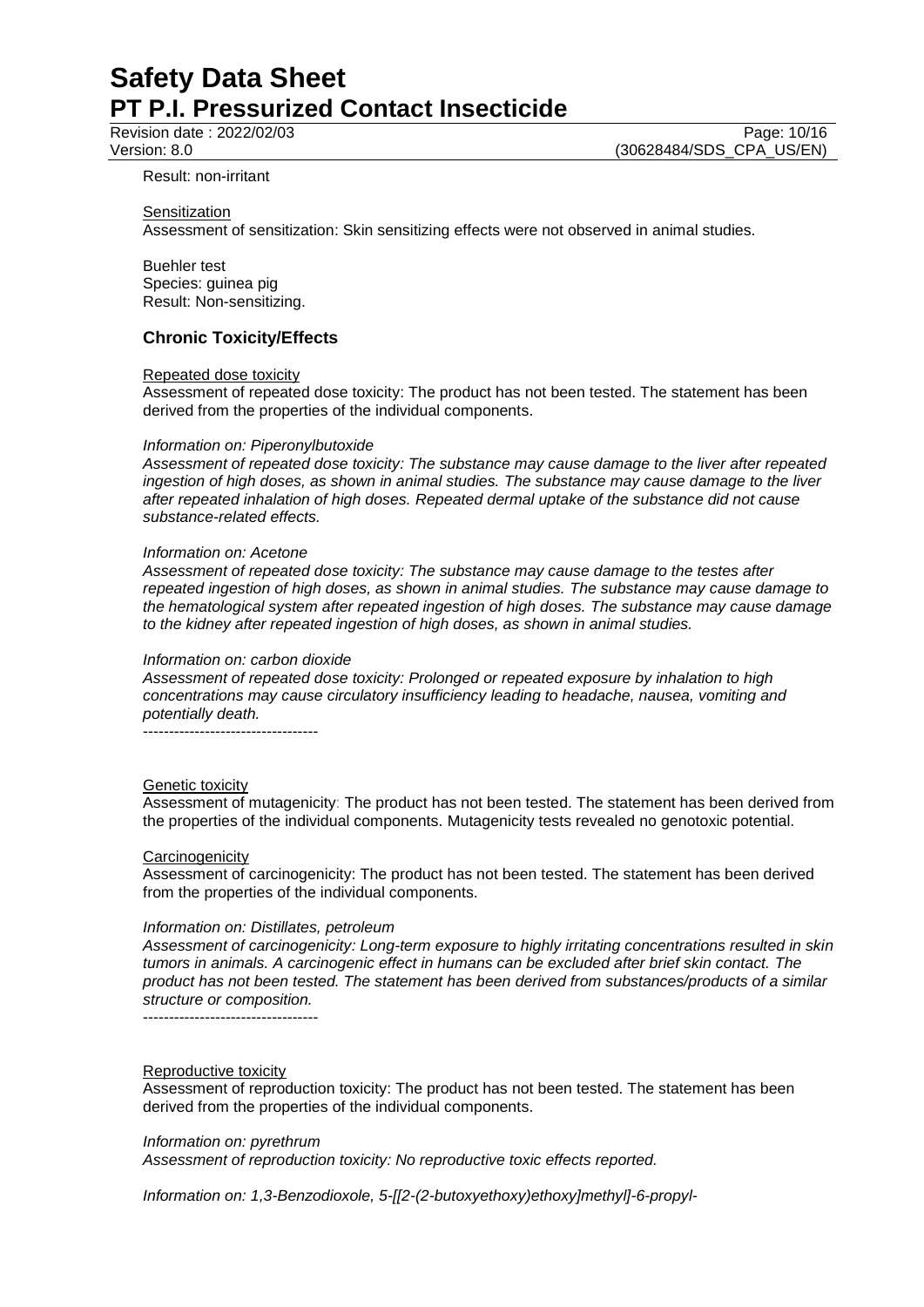Revision date : 2022/02/03 Page: 11/16<br>Version: 8.0 (30628484/SDS CPA US/EN) (30628484/SDS\_CPA\_US/EN)

*Assessment of reproduction toxicity: Not classified, due to lack of data.*

#### *Information on: Acetone*

*Assessment of reproduction toxicity: As shown in animal studies, the product may cause damage to the testes after repeated high exposures that cause other toxic effects.* ----------------------------------

#### **Teratogenicity**

Assessment of teratogenicity: The product has not been tested. The statement has been derived from the properties of the individual components. Animal studies gave no indication of a developmental toxic effect at doses that were not toxic to the parental animals.

## **Other Information**

Has a degreasing effect on skin. Misuse can be harmful to health.

## **12. Ecological Information**

#### **Toxicity**

Aquatic toxicity Assessment of aquatic toxicity: Acutely toxic for fish.

#### Toxicity to fish

*Information on: pyrethrum LC50 (96 h) 0.0052 mg/l, Oncorhynchus mykiss (static) LC50 (96 h) 0.01 mg/l, Lepomis macrochirus*

*Information on: 1,3-Benzodioxole, 5-[[2-(2-butoxyethoxy)ethoxy]methyl]-6-propyl-LC50 (96 h) 3.49 mg/l, Cyprinodon variegatus (OECD Guideline 203, Flow through.) The product has low solubility in the test medium. An aqueous solution prepared with solubilizers has been tested. LC50 1.9 mg/l, Oncorhynchus mykiss*

*Information on: Distillates, petroleum*

*LL50 (96 h) 2 - 5 mg/l, Oncorhynchus mykiss (OECD Guideline 203, semistatic) The product has low solubility in the test medium. A saturated solution has been tested. The product has not been tested. The statement has been derived from substances/products of a similar structure or composition. Nominal values (confirmed by concentration control analytics)*

*Information on: Acetone LC50 (96 h) 6,210 mg/l, Pimephales promelas (OECD 203; ISO 7346; 84/449/EEC, C.1, Flow through.) The statement of the toxic effect relates to the analytically determined concentration. LC50 (96 h) 5,540 mg/l, Oncorhynchus mykiss (Fish test acute, static) Nominal concentration.* ----------------------------------

**Toxicity to fish** 

*Information on: pyrethrum LC50 (96 h) 0.0052 mg/l, Oncorhynchus mykiss (static) LC50 (96 h) 0.01 mg/l, Lepomis macrochirus*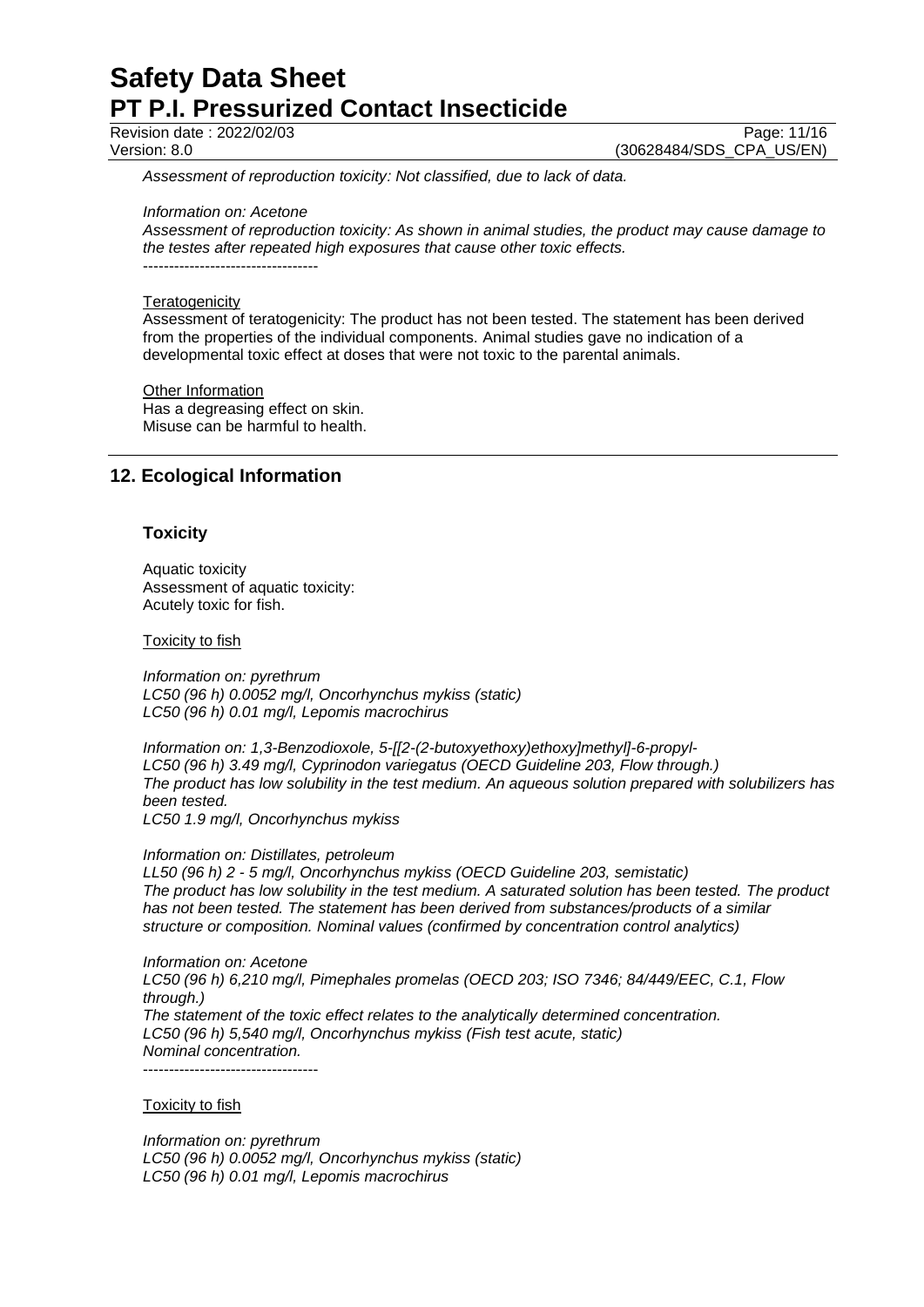Revision date : 2022/02/03 Page: 12/16<br>Version: 8.0 (30628484/SDS CPA US/EN) (30628484/SDS CPA US/EN)

*Information on: Piperonylbutoxide*

*LC50 (96 h) 3.49 mg/l, Cyprinodon variegatus (OECD Guideline 203, Flow through.) The product has low solubility in the test medium. An aqueous solution prepared with solubilizers has been tested.*

----------------------------------

#### Aquatic invertebrates

*Information on: pyrethrum EC50 (48 h) 0.012 mg/l, Daphnia magna EC50 (48 h) 0.0014 mg/l, Mysidopsis bahia*

*Information on: 1,3-Benzodioxole, 5-[[2-(2-butoxyethoxy)ethoxy]methyl]-6-propyl-EC50 (48 h) 0.51 mg/l, Daphnia magna (OECD Guideline 202, part 1, Flow through.) The product has low solubility in the test medium. An aqueous solution prepared with solubilizers has been tested. No observed effect concentration (28 d) 0.063 mg/l, aquatic arthropod (other)*

*The details of the toxic effect relate to the nominal concentration. The product has low solubility in the test medium. An aqueous solution prepared with solubilizers has been tested. Limit concentration test only (LIMIT test).*

#### *Information on: Distillates, petroleum*

*EL50 (48 h) 1.4 mg/l, Daphnia magna (OECD Guideline 202, part 1, static) The details of the toxic effect relate to the nominal concentration. The product has low solubility in the test medium. A saturated solution has been tested. The product has not been tested. The statement has been derived from substances/products of a similar structure or composition.*

*Information on: Acetone LC50 (48 h) 8,800 mg/l, Daphnia pulex (Daphnia test acute, static) Nominal concentration. LC50 (24 h) 2,100 mg/l, Artemia salina (Daphnia test acute, static) Nominal concentration.* ----------------------------------

#### Aquatic plants

*Information on: pyrethrum* No toxic effects occur within the range of solubility.

*Information on: 1,3-Benzodioxole, 5-[[2-(2-butoxyethoxy)ethoxy]methyl]-6-propyl-EC50 (72 h) 3.89 mg/l (growth rate), Pseudokirchneriella subcapitata (OECD Guideline 201, static) The product has low solubility in the test medium. An aqueous solution prepared with solubilizers has been tested.*

*No observed effect concentration (72 h) 0.824 mg/l (growth rate), Pseudokirchneriella subcapitata (OECD Guideline 201, static)*

*The product has low solubility in the test medium. An aqueous solution prepared with solubilizers has been tested.*

### *Information on: Distillates, petroleum*

*EL50 (72 h) 1 - 3 mg/l (growth rate), Pseudokirchneriella subcapitata (OECD Guideline 201, static) The details of the toxic effect relate to the nominal concentration. The product has low solubility in the test medium. A saturated solution has been tested. The product has not been tested. The statement has been derived from substances/products of a similar structure or composition. No observed effect concentration (72 h) 1 mg/l (growth rate), Pseudokirchneriella subcapitata (OECD Guideline 201, static)*

*The details of the toxic effect relate to the nominal concentration. The product has low solubility in the test medium. A saturated solution has been tested. The product has not been tested. The statement has been derived from substances/products of a similar structure or composition.*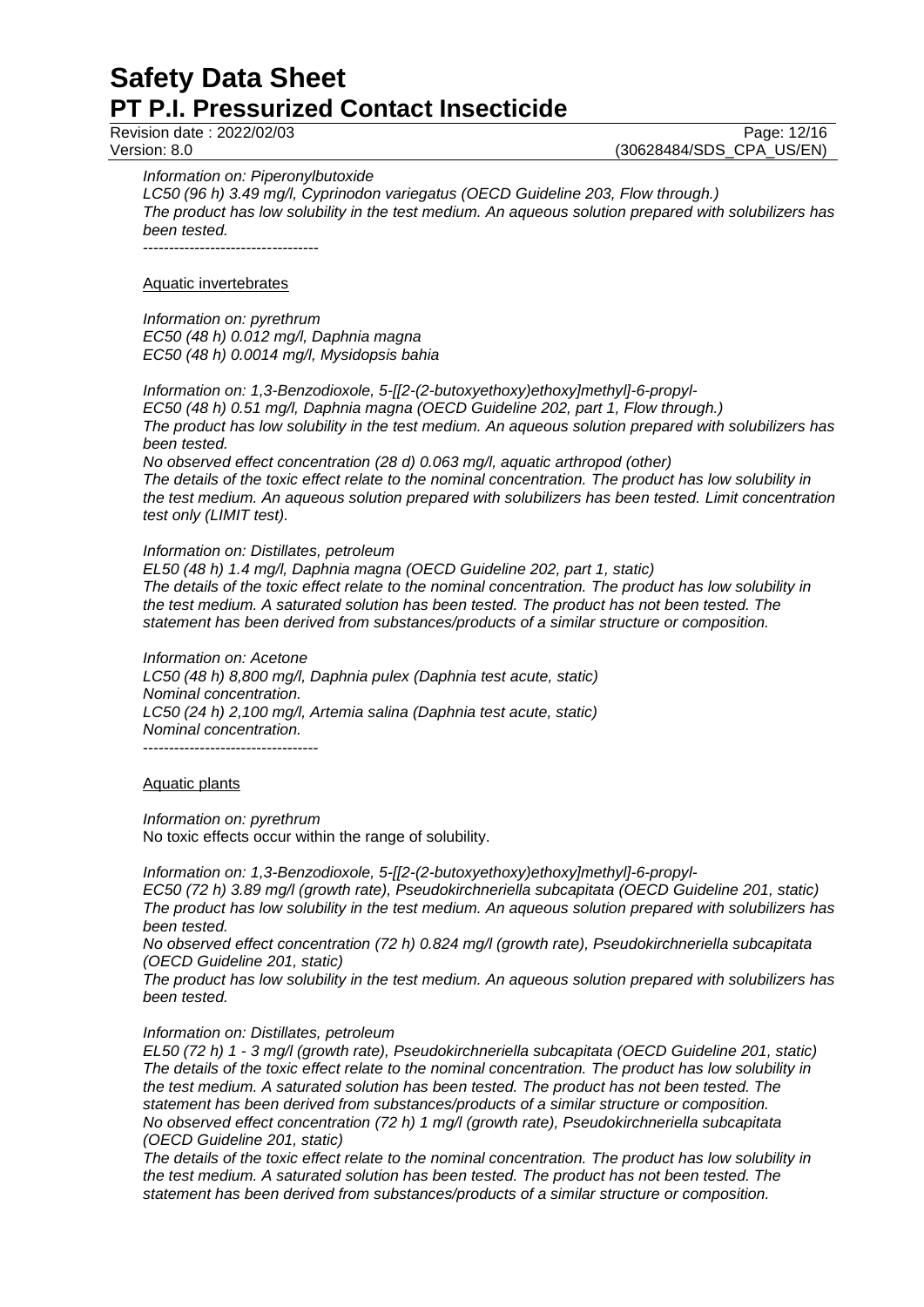Revision date : 2022/02/03 Page: 13/16<br>Version: 8.0 (30628484/SDS CPA US/EN) (30628484/SDS\_CPA\_US/EN)

*Information on: Acetone*

*Toxic limit concentration (8 d) 530 mg/l (biomass), Microcystis aeruginosa (DIN 38412 Part 9, static) Nominal concentration.*

*Information on: propane EC50 (96 h) 7.71 mg/l, algae (calculated) The product has not been tested. The statement has been derived from the structure of the product.* ----------------------------------

#### Chronic toxicity to fish

*Information on: Piperonylbutoxide No observed effect concentration (35 d) 0.18 mg/l, Pimephales promelas (OPP 72-4 (EPA-Guideline), Flow through.) The details of the toxic effect relate to the nominal concentration. The product has low solubility in the test medium. An aqueous solution prepared with solubilizers has been tested.*

*Information on: pyrethrum No observed effect concentration 0.0019 mg/l, Pimephales promelas*

----------------------------------

#### Chronic toxicity to aquatic invertebrates

*Information on: Piperonylbutoxide No observed effect concentration (21 d) 0.03 mg/l, Daphnia magna (OPP 72-4 (EPA-Guideline), Flow through.) The details of the toxic effect relate to the nominal concentration. The product has low solubility in the test medium. An aqueous solution prepared with solubilizers has been tested.*

*Information on: pyrethrum No observed effect concentration (28 d) 0.00086 mg/l, Daphnia magna* ----------------------------------

#### **Bioaccumulative potential**

#### Bioaccumulation potential

*Information on: Piperonylbutoxide*

*Bioconcentration factor: 91 - 380 (28 d), Lepomis macrochirus (OECD Guideline 305 E)*

*Information on: pyrethrum*

----------------------------------

*Bioconcentration factor: 471 Accumulation in organisms is not to be expected.*

#### **Mobility in soil**

Assessment transport between environmental compartments The product has not been tested. The statement has been derived from the properties of the individual components.

*Information on: Piperonylbutoxide*

*Adsorption to solid soil phase is not expected.*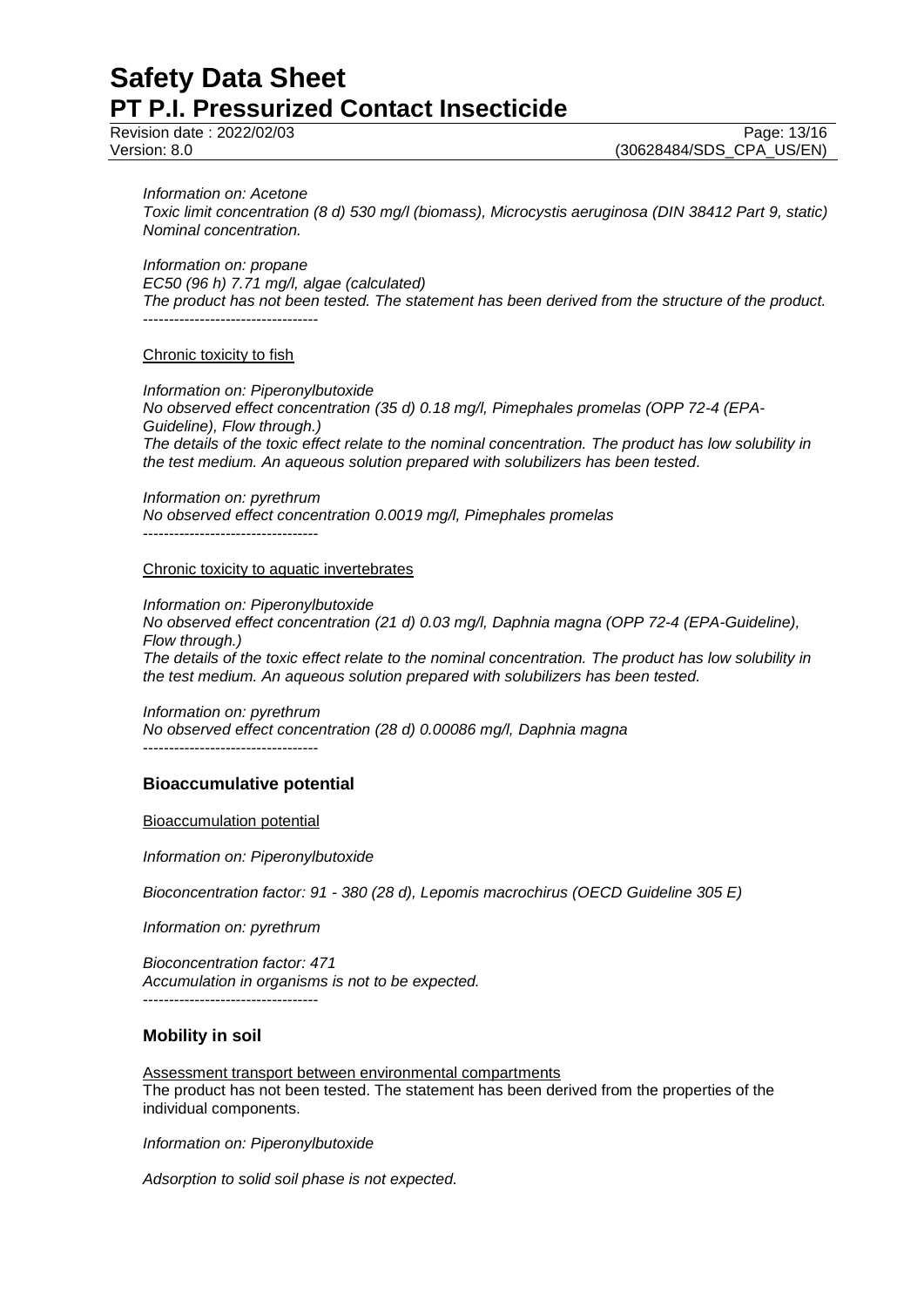Revision date : 2022/02/03 Page: 14/16<br>Version: 8.0 (30628484/SDS CPA US/EN) (30628484/SDS\_CPA\_US/EN)

*Information on: pyrethrum*

*Following exposure to soil, adsorption to solid soil particles is probable, therefore contamination of groundwater is not expected.*

----------------------------------

## **Additional information**

Other ecotoxicological advice: Do not discharge product into the environment without control.

## **13. Disposal considerations**

#### **Waste disposal of substance:**

Pesticide wastes are regulated. Improper disposal of excess pesticide, spray mix or rinsate is a violation of federal law. If pesticide wastes cannot be disposed of according to label instructions, contact the State Pesticide or Environmental Control Agency or the Hazardous Waste representative at the nearest EPA Regional Office for guidance.

#### **Container disposal:**

Do not cut, puncture, crush, or incinerate empty aerosol containers. Consult state or local disposal authorities for approved alternative procedures such as container recycling. Empty aerosol cans may meet the definition of RCRA D003. Consult local and/or regional EPA for further guidance.

## **14. Transport Information**

| <b>Land transport</b><br><b>USDOT</b>                                                      |                                                                                                                |
|--------------------------------------------------------------------------------------------|----------------------------------------------------------------------------------------------------------------|
| Hazard class:<br>ID number:<br>Hazard label:<br>Proper shipping name:                      | 2.1<br><b>UN 1950</b><br>2.1, EHSM<br><b>AEROSOLS</b>                                                          |
| Sea transport<br><b>IMDG</b>                                                               |                                                                                                                |
| Hazard class:<br>ID number:<br>Hazard label:<br>Marine pollutant:<br>Proper shipping name: | 2.1<br><b>UN 1950</b><br>2.1, EHSM<br>YES.<br>AEROSOLS (contains ACETONE/DIMETHYLKETONE,<br>PIPERONYLBUTOXIDE) |
| Air transport<br><b>IATA/ICAO</b>                                                          |                                                                                                                |
| Hazard class:<br>ID number:<br>Hazard label:<br>Proper shipping name:                      | 2.1<br><b>UN 1950</b><br>2.1<br>AEROSOLS, FLAMMABLE                                                            |

#### **Further information**

DOT: This product may be classified as ORM-D (Consumer Commodity) or Limited Quantity. After 12/31/2020, ORM-D will not apply.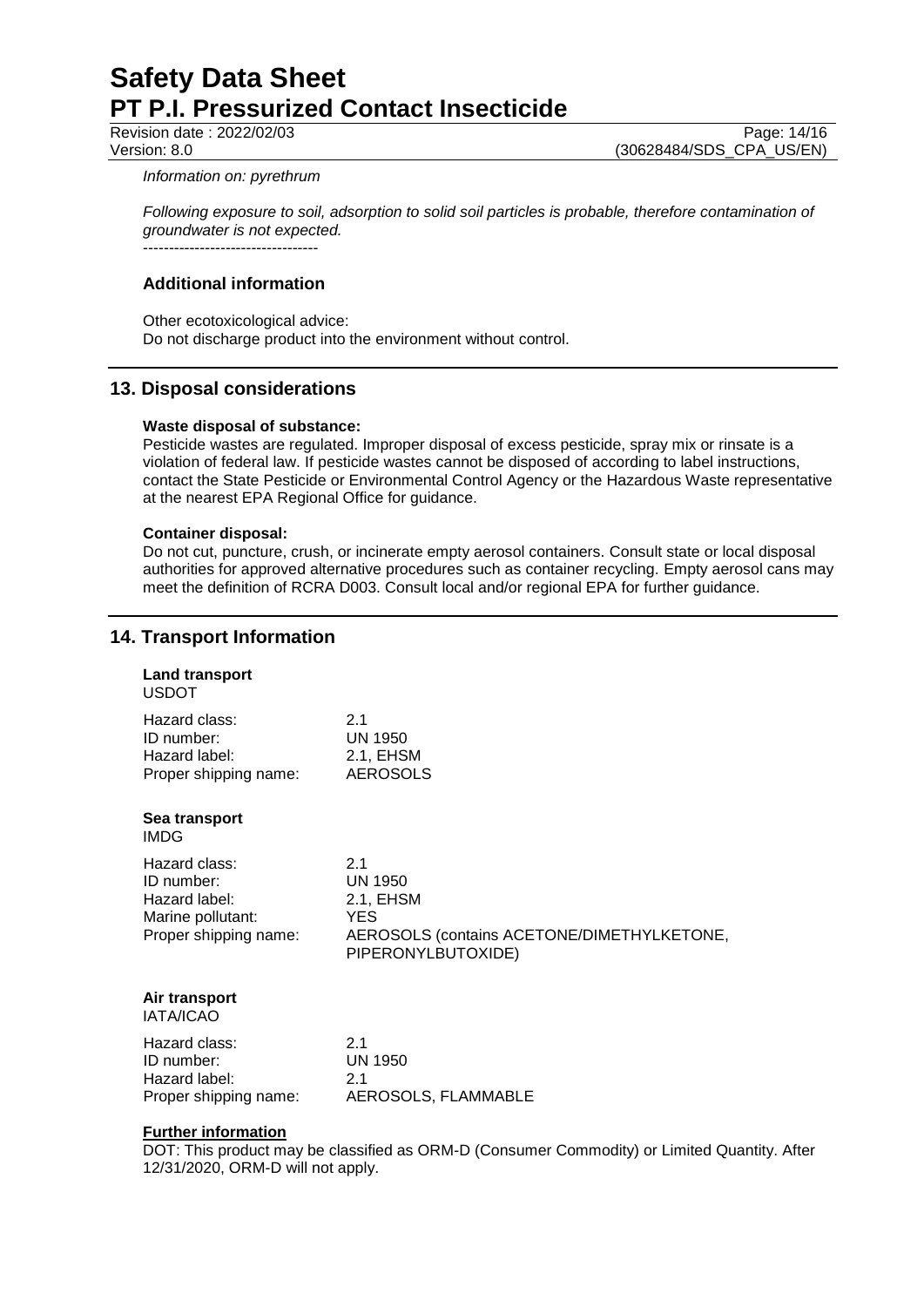## **15. Regulatory Information**

#### **Federal Regulations**

**Registration status:**

Chemical TSCA, US blocked / not listed

Crop Protection TSCA, US released / exempt

**EPCRA 311/312 (Hazard categories):** Refer to SDS section 2 for GHS hazard classes applicable for this product.

**EPCRA 313: CAS Number Chemical name**

51-03-6 Piperonylbutoxide

| <b>CERCLA RQ</b> | <b>CAS Number</b> | <b>Chemical name</b> |
|------------------|-------------------|----------------------|
| 5000 LBS         | 67-64-1           | Acetone              |
| 1 LBS            | 8003-34-7         | Pyrethrins           |

### **State regulations**

| <b>State RTK</b>          |         | <b>CAS Number</b> | <b>Chemical name</b>   |
|---------------------------|---------|-------------------|------------------------|
| PA                        |         | 67-64-1           | Acetone                |
|                           |         | 124-38-9          | carbon dioxide         |
|                           |         | 64742-47-8        | Distillates, petroleum |
| МA                        |         | 67-64-1           | Acetone                |
|                           |         | 124-38-9          | carbon dioxide         |
|                           |         | 64742-47-8        | Distillates, petroleum |
| NJ                        |         | 67-64-1           | Acetone                |
|                           |         | 124-38-9          | carbon dioxide         |
|                           |         | 64742-47-8        | Distillates, petroleum |
|                           |         | $51-03-6$         | Piperonylbutoxide      |
| <b>NFPA Hazard codes:</b> |         |                   |                        |
| Health: 1                 | Fire: 4 | Reactivity:       | Special:               |

#### **Labeling requirements under FIFRA**

This chemical is a pesticide product registered by the Environmental Protection Agency and is subject to certain labeling requirements under federal pesticide law. These requirements differ from the classification criteria and hazard information required for safety data sheets, and workplace labels of non-pesticide chemicals. Following is the hazard information as required on the pesticide label.

CAUTION: EXTREMELY FLAMMABLE. KEEP OUT OF REACH OF CHILDREN. KEEP OUT OF REACH OF DOMESTIC ANIMALS. HARMFUL IF ABSORBED THROUGH SKIN. Avoid contact with the skin, eyes and clothing.